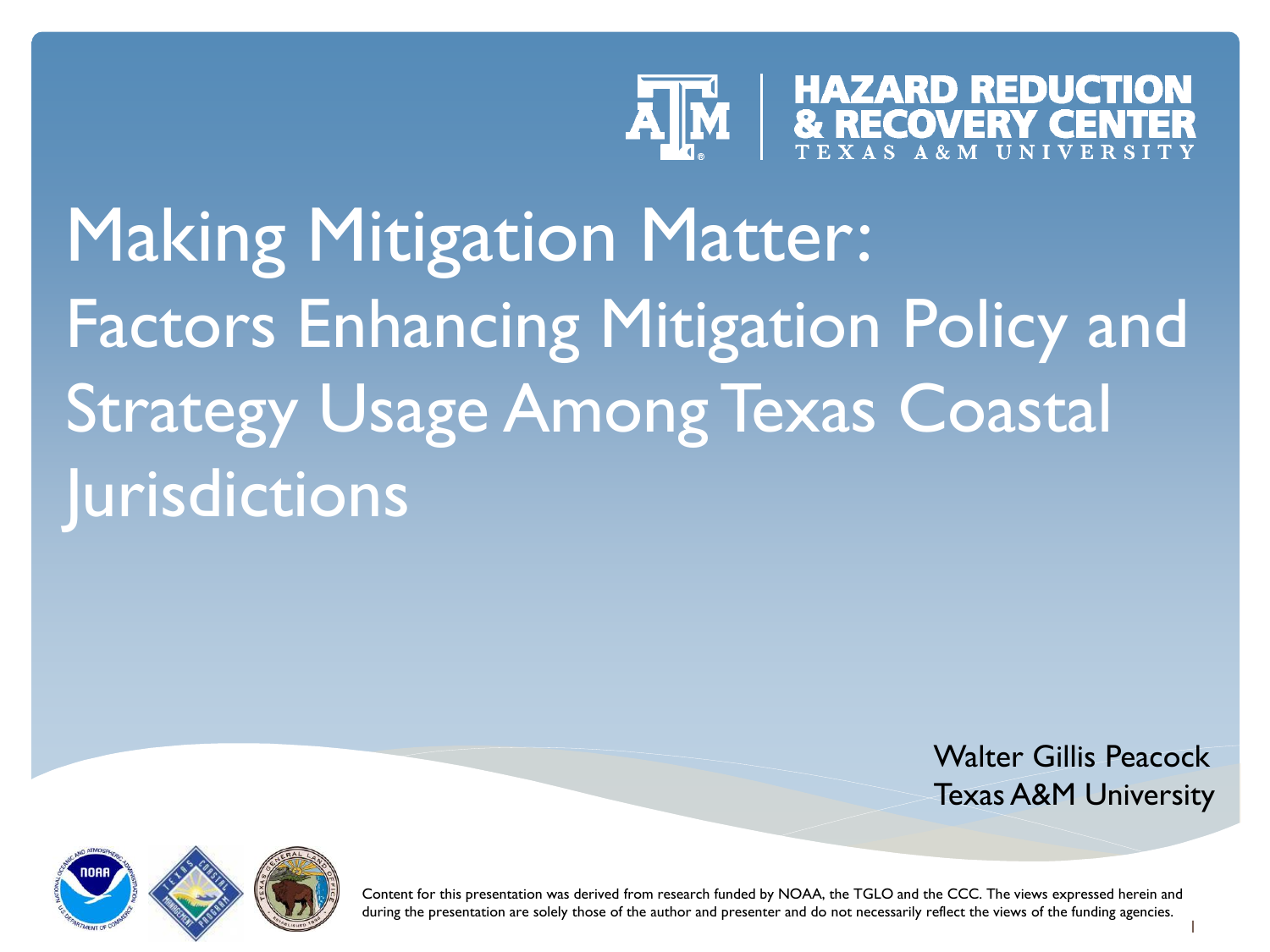# Hazard Mitigation Policies and Strategies

#### Target Area and Sample:

- Targeted 267 coastal jurisdictions (41 counties and 226 municipalities).
- Final sample was 124 jurisdictions (26 counties and 98 municipalities)
- Response rate of 46.4%

| Population        | Targeted      | Responding    | Response |
|-------------------|---------------|---------------|----------|
| Size              | Jurisdictions | Jurisdictions | Rates    |
| < 1,000           | 44            | 11            | 25.0%    |
| 1.000-4.999       | 94            | 35            | 37.2%    |
| 5,000 - 14,999    | 65            | 38            | 58.5%    |
| 15,000 - 49,999   | 40            | 23            | 57.5%    |
| 50,000 - 99,999   | 14            | 10            | 71.4%    |
| 100,000-299,999   | 7             | 4             | 57.1%    |
| 300,000 - 499,000 | 1             | 1             | 100.0%   |
| >1,000,000        | 2             | 2             | 100.0%   |
| Total             | 267           | 124           | 46.4%    |

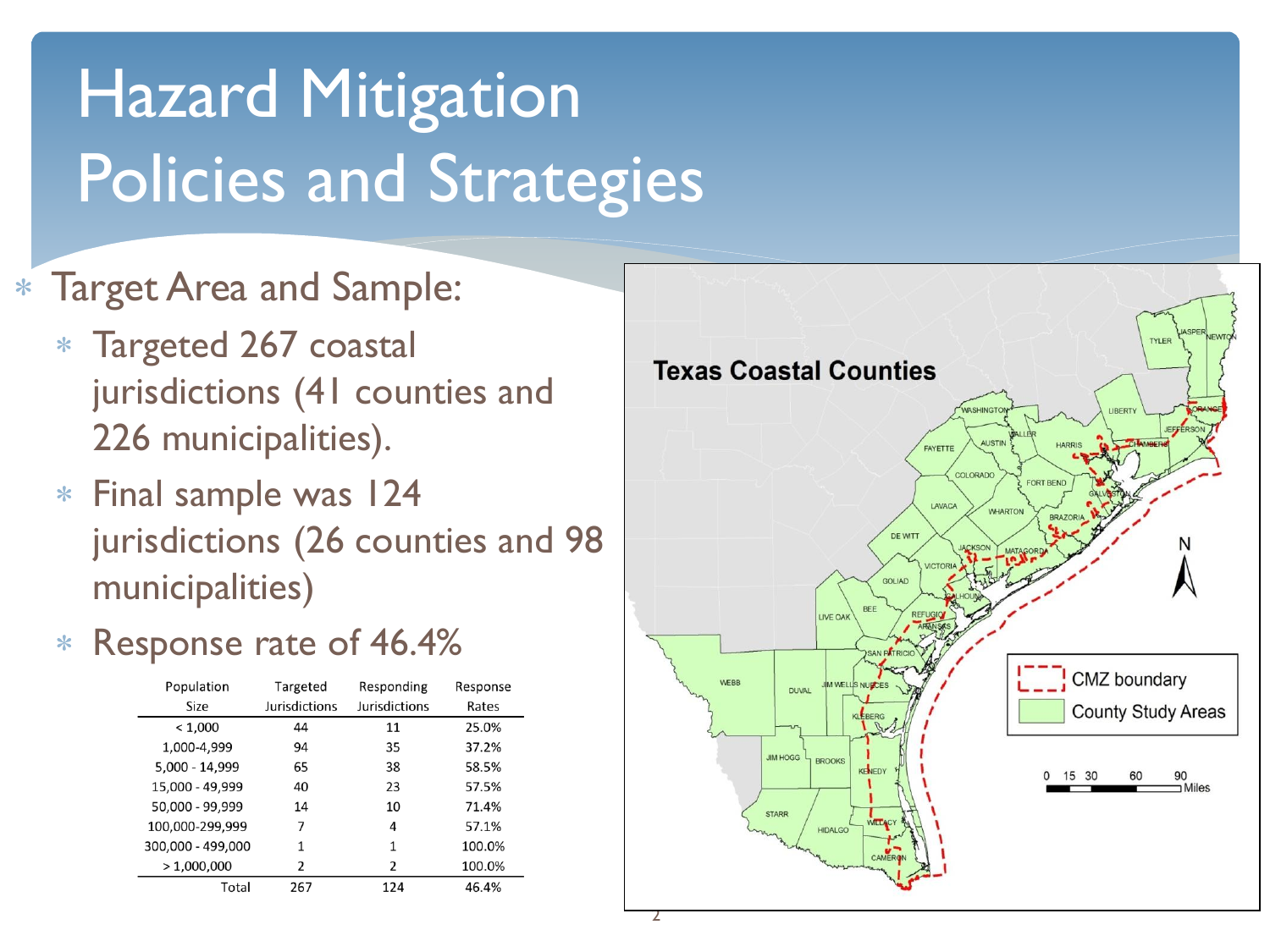# **Hazard Mitigation Policies and Strategies** Among Texas Coastal Jurisdictions

- Last major study was in 1987, published in 1989 (Godschalk, Brower, and Beatley)
- Examine 10 categories of HM policies and strategies (44)
	- 1. Development Regulation and Land Use Management (7)
	- 2. Limiting shoreline development and activities (3)
	- 3. Building Standards (5)
	- 4. Natural Resource Protection (5)
	- 5. Public Information and awareness (5)
	- 6. Incentives tools for environmentally sensitive/hazardous area (5)
	- 7. Property acquisition programs (3)
	- 8. Financial tools (3)
	- 9. Critical public & private facility policies (3)
	- 10. Private-public sector initiatives (5)

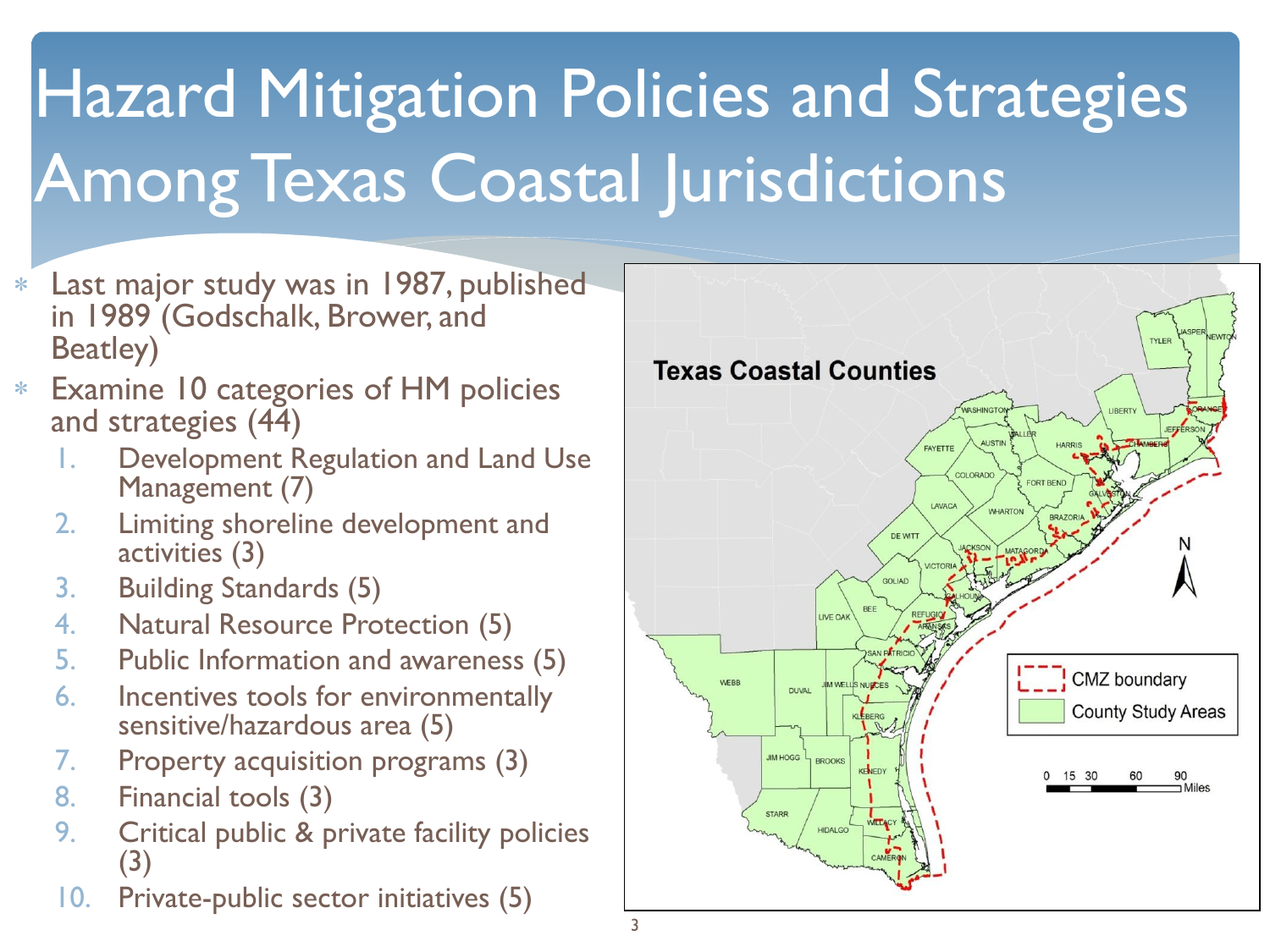# Development Regulation and Land Use Management



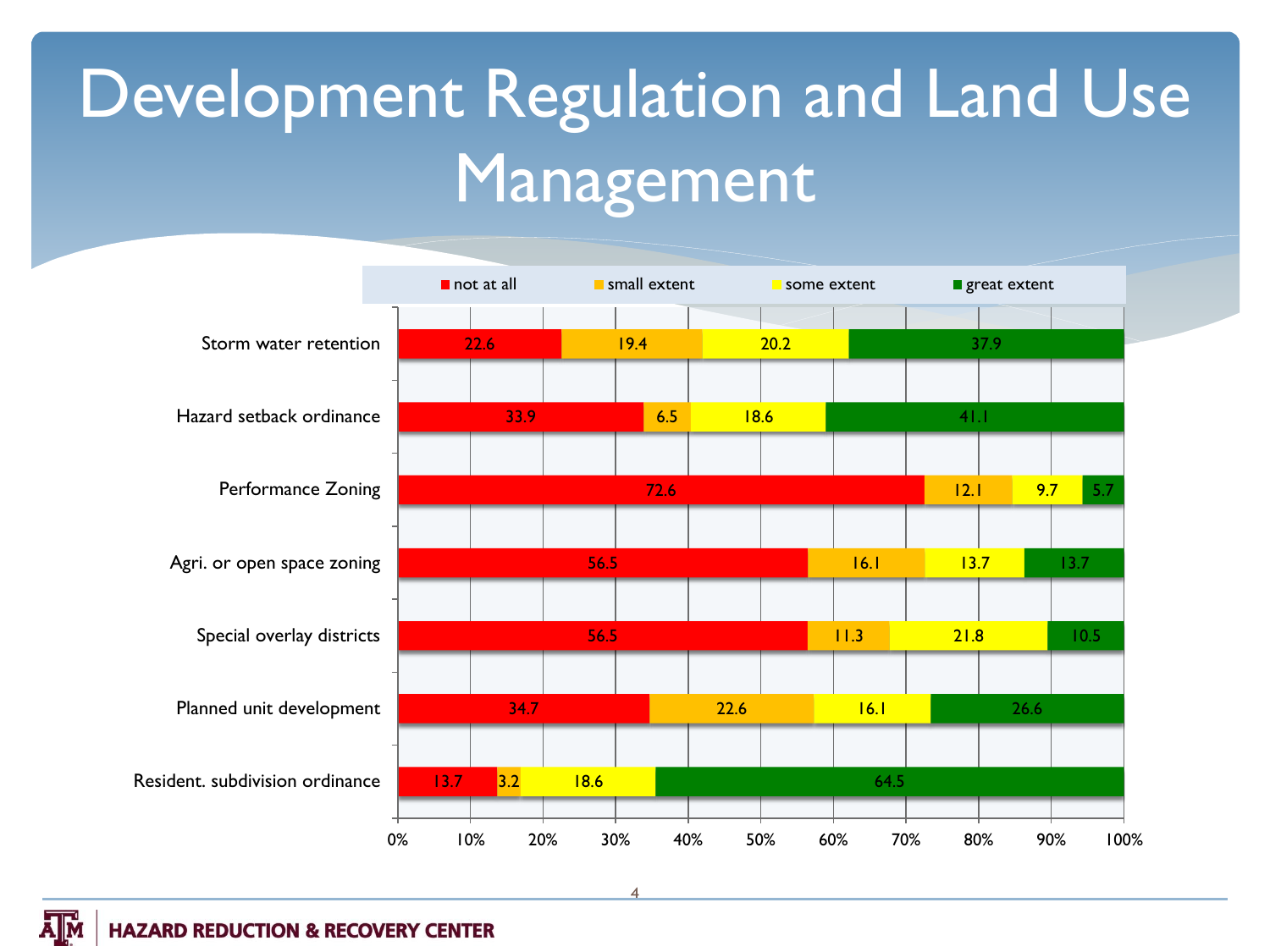# Building Standards



**HAZARD REDUCTION & RECOVERY CENTER** 

ĀM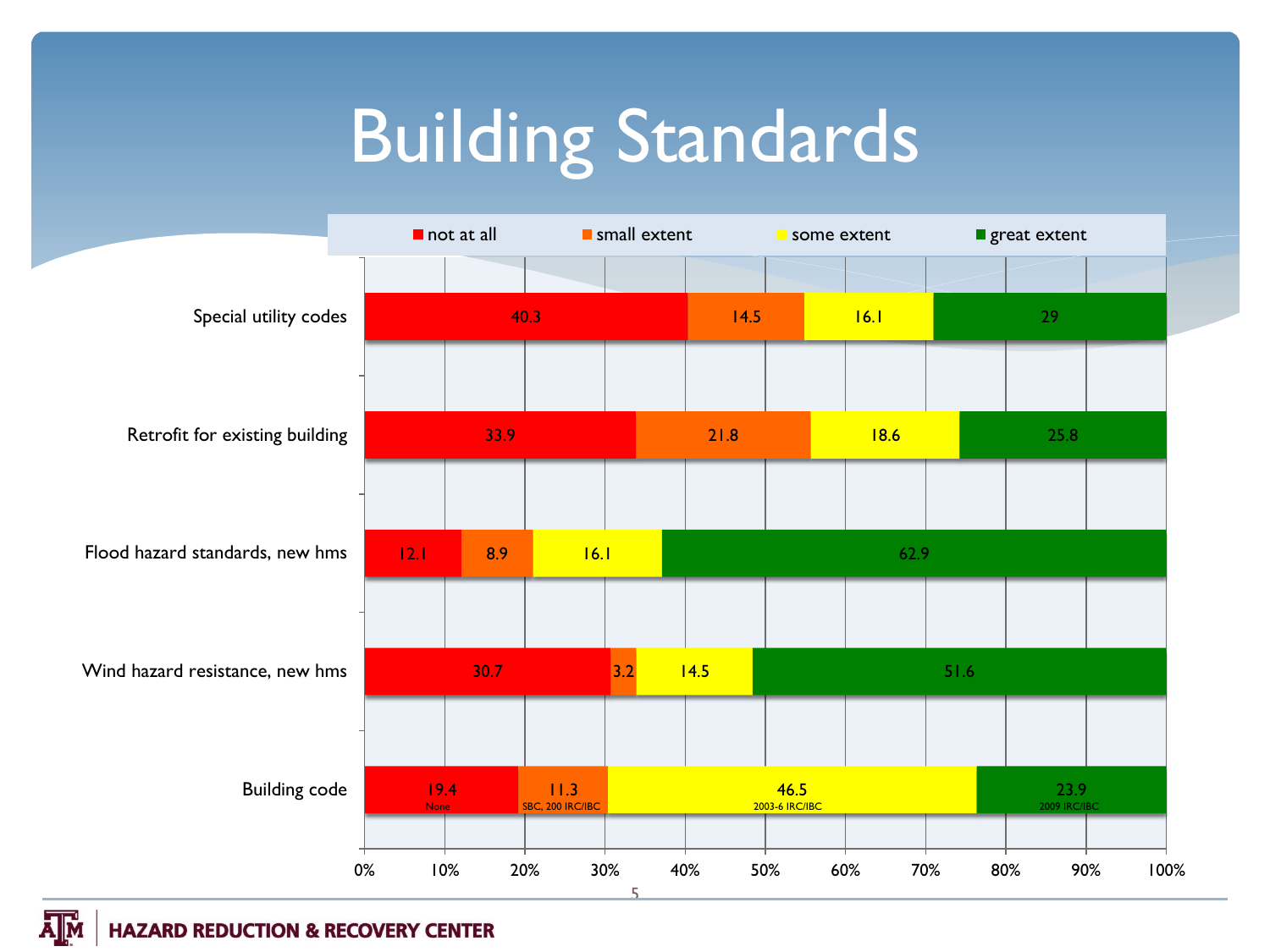# Top 21 Policies

#### Top 3:

- NFIP
- Subdivision ordinances
- Flood Standards
- Top 10:
	- 3 building codes  $\ast$
	- 2 federal programs  $\ast$
	- 3 land use policies  $*$
- Only 15 of 44 had average scores above one
	- limited portfolio and usage  $\ast$ levels.
	- Wetland protection is the last that is 1 or above.



6

0.0 0.5 1.0 1.5 2.0 2.5

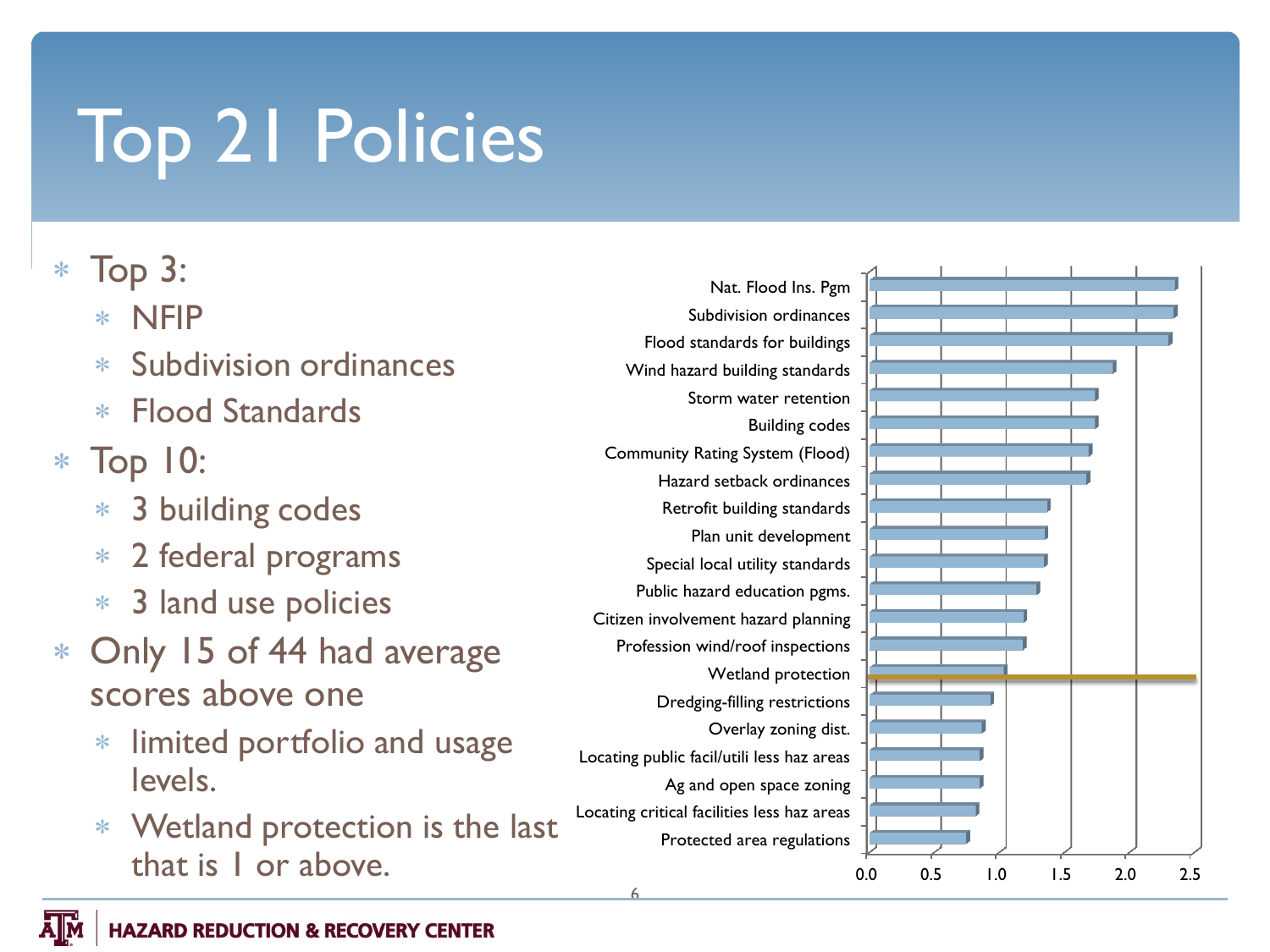# Factors Influencing Mitigation





#### From Peacock, Van Zandt and Grover 2012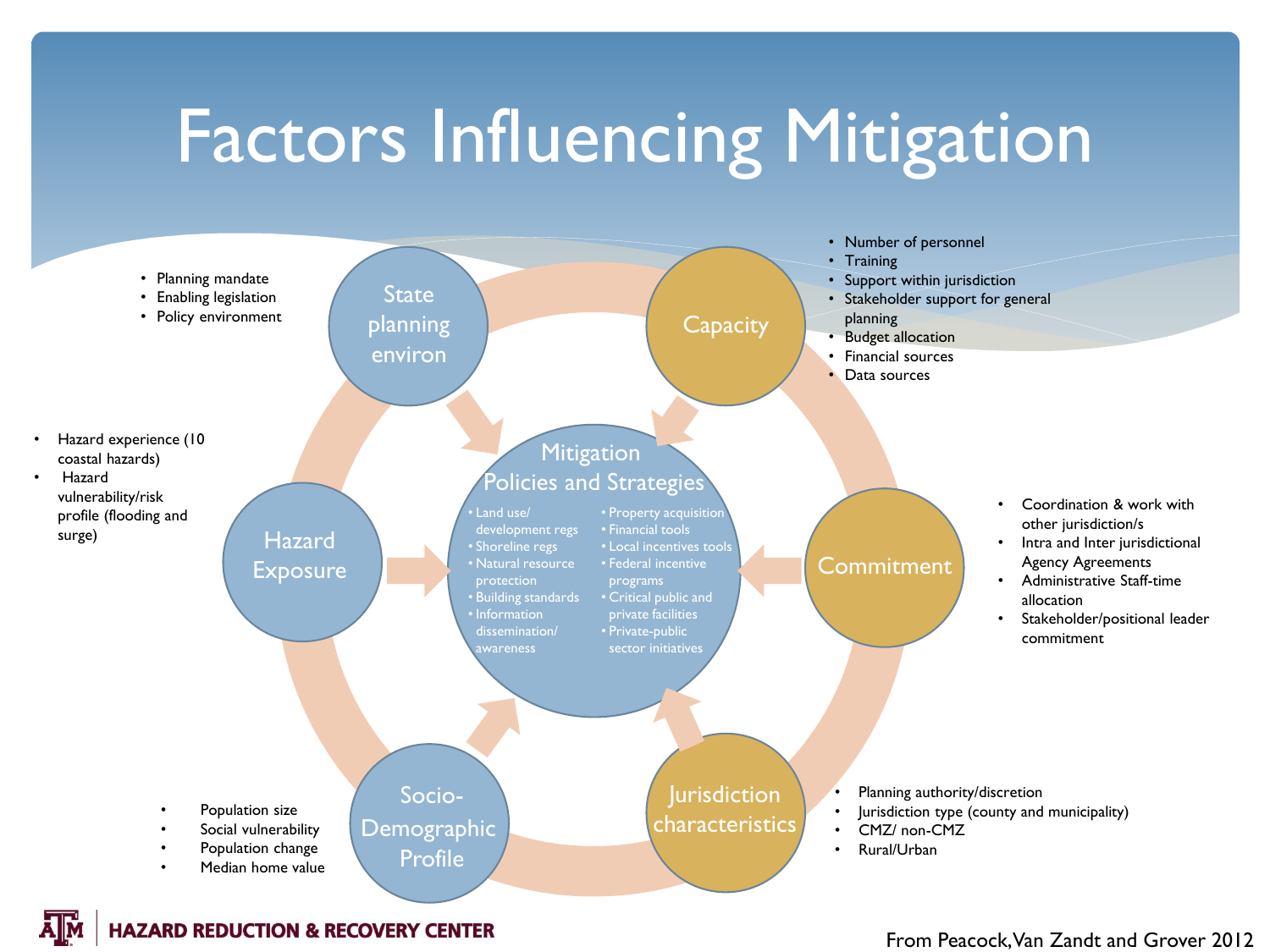## Jurisdictional Characteristics

#### Planning Authority/Discretion

- Home rule: considerable variation across states
	- Counties and Municipalities (large and small)
		- Large municipalities much more comprehensive
			- Land Development approaches
			- Building codes

### Comprehensive planning versus no planning

- Jurisdictions with comprehensive/general plans displayed more comprehensive HM policies/strategies
- Hazard Mitigation Plans; do they make a difference?
	- Limited to no difference between jurisdictions with or without a LHMP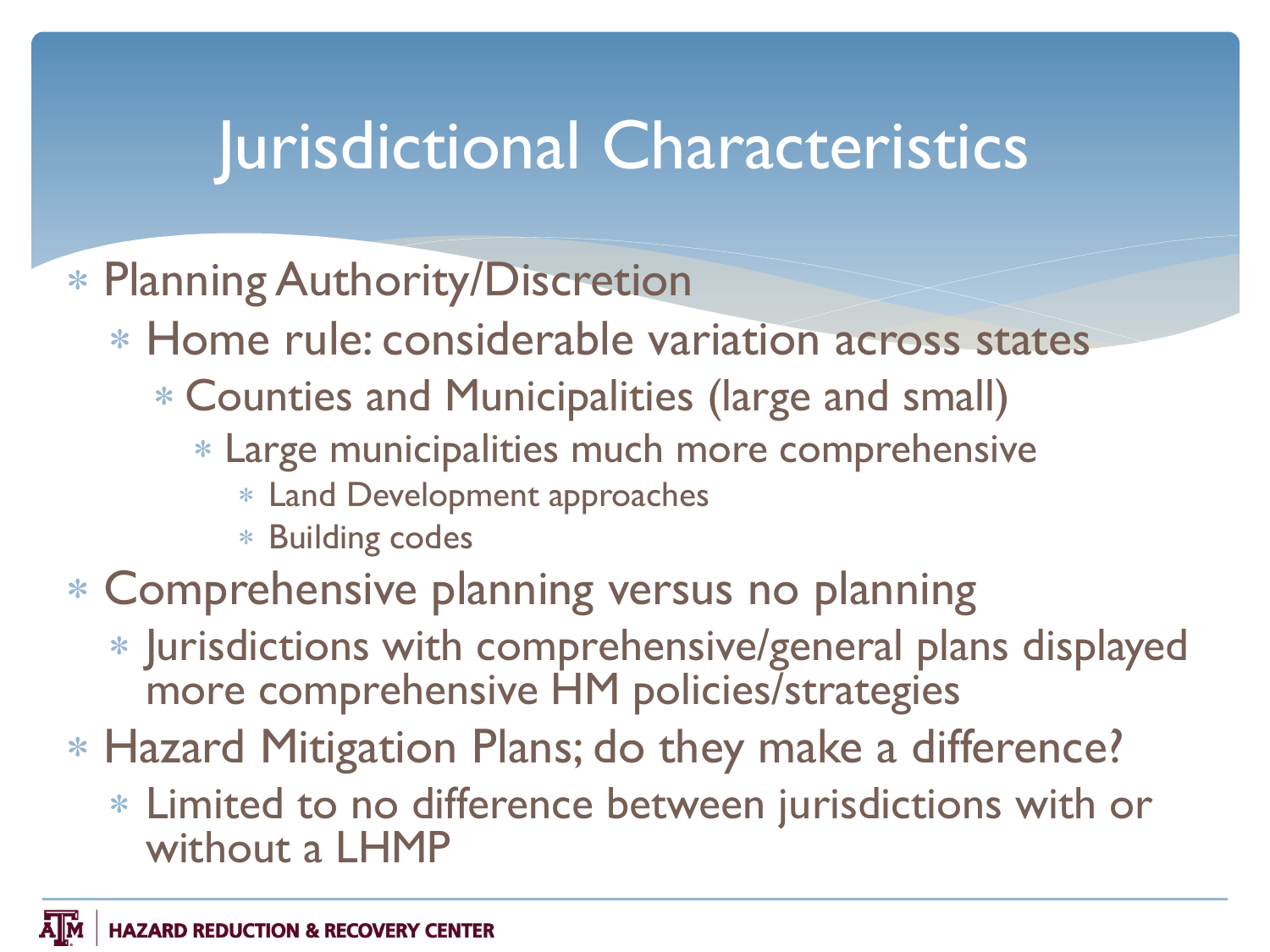## **Capacity**

- Capacity: essentially the ability of a community and its organizations to do what "it" needs or wants to do; undertake actions, develop and implement policies and strategies; ability to respond effectively to change, etc.
- Typical indicators: financial, human, physical and social capital/resources.
	- We employed:
		- budget,
		- personnel,
		- $*$  training,
		- intra governmental support,
		- community support for planning,
		- additional financial resources,
		- data and informational resources.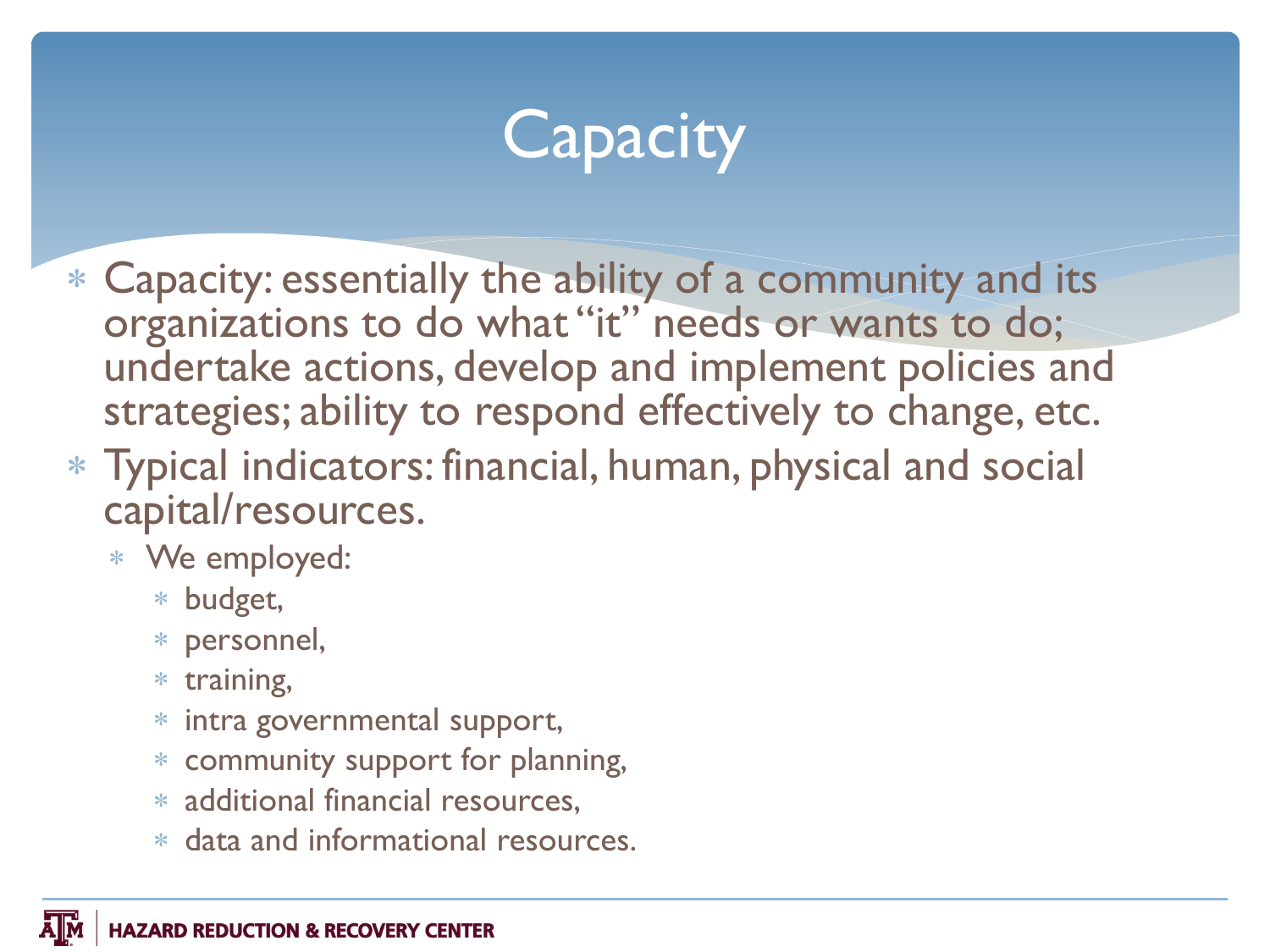## **Capacity**

**Findings:** 

- Capacity has a positive effect on the overall extent to which HM policies and strategies are utilized
	- Particularly significant for: Building standards/codes; implementing federal incentives, and property acquisition programs
	- Rough order of indicator importance.
		- data and informational resources,
		- additional financial resources
		- community support for planning
		- intra governmental/agency support  $\ast$
		- training  $\ast$
		- budget, personnel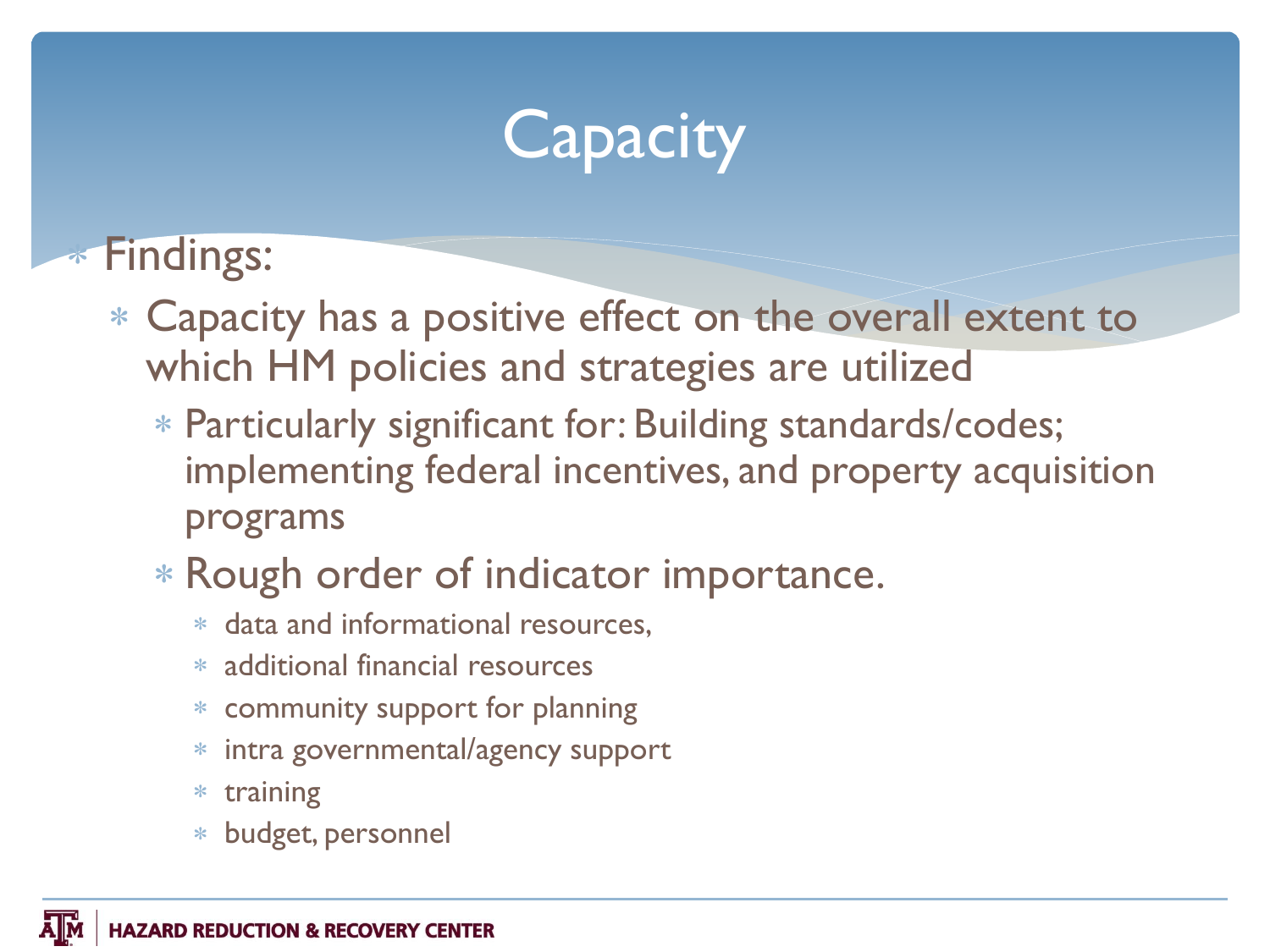## **Commitment**

Commitment: essentially concerned with "buy-in" to the goals of mitigation, endorsement, investment of resources, involvement, promoting actions toward mitigation goals

- Typical indicators are diverse: capturing the degree of dedication, engagement, or buy in by jurisdictional and extra-jurisdictional agencies and constituencies.
	- We employed:
		- inter-jurisdictional agreements,
		- intra-governmental involvement,
		- MOUs among community organizations/associations,
		- involvement with state agencies
		- FTE allocation of agency personnel.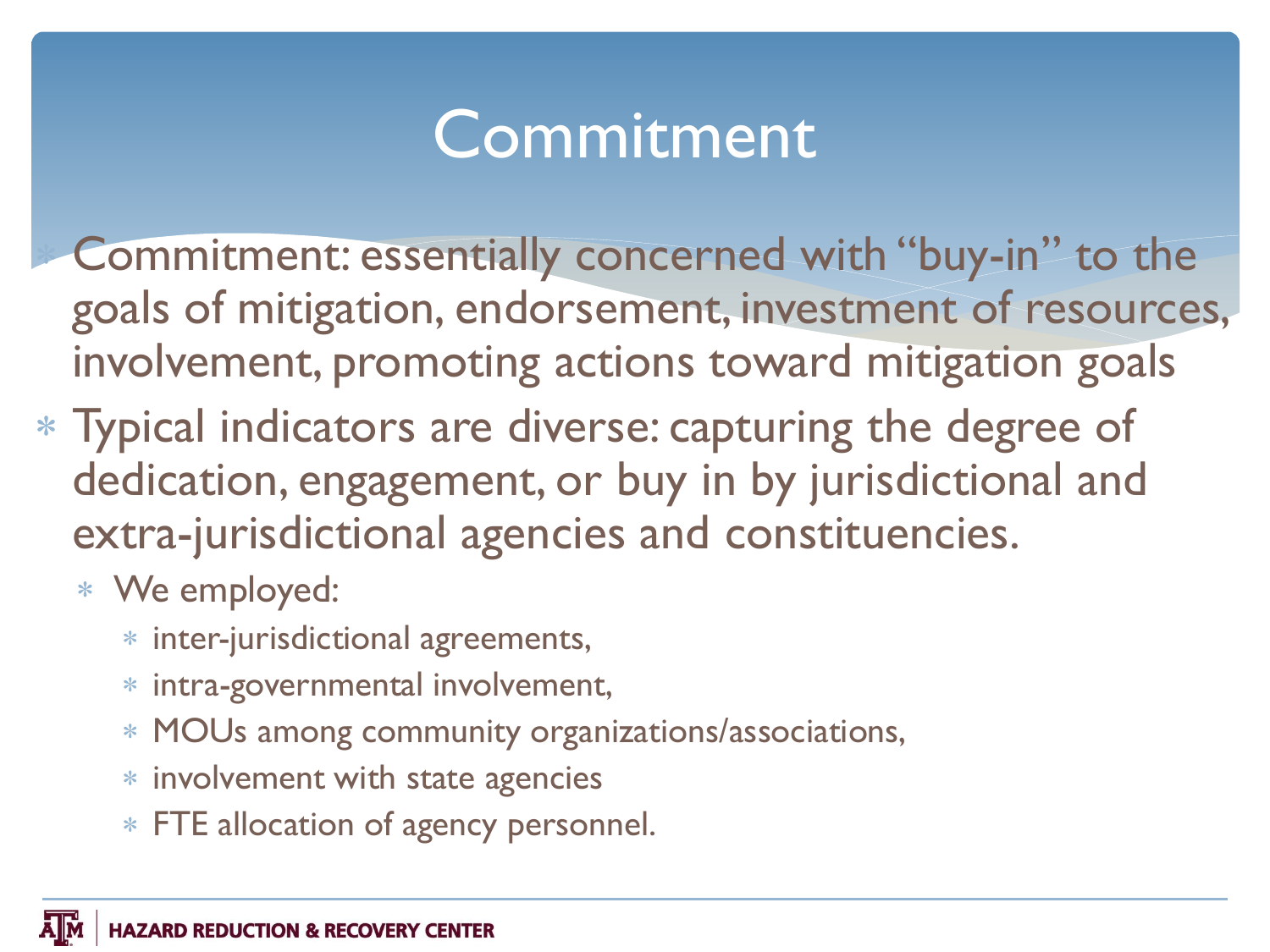## **Commitment**

### Findings:

- Commitment: positive and extremely important impact on the overall extent to which HM policies and strategies are utilized
	- Findings suggests increasing payoff for commitment
	- Particularly significant for: development regulations, resource protection, information dissemination, incentives, property acquisition, facility policies, pub-private initiatives, building professionals (8 of 10).
	- Rough order of indicator importance:
		- intra-governmental involvement
		- inter-jurisdictional agreements
		- FTE allocation of agency personnel
		- involvement with state agencies
		- MOUs among community organizations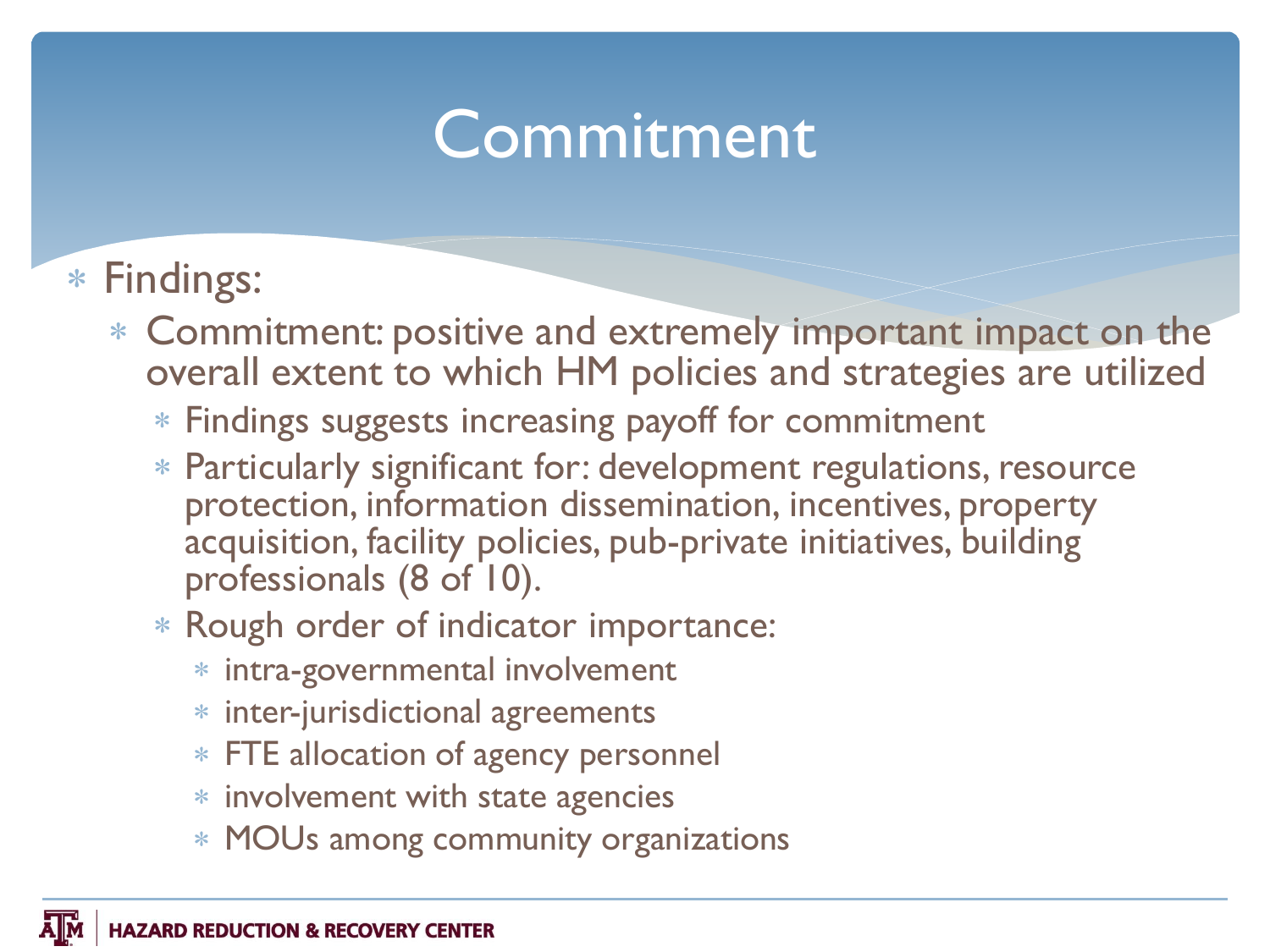## Making Mitigation Matter: Summary

### Recognize variability in planning authority/discretion

- Promoting appropriate programs and strategies depending on authority
- Consider and promote upgrading of authority/discretion when appropriate
- Promote comprehensive planning and inclusion of mitigation/recovery elements
- Enhance Jurisdictional capacity
	- Data/information, additional financial resources, and community support for planning
- Enhance jurisdictional commitment
	- Intra-governmental involvement, inter-governmental agreements, dedication of agency time, involvement with state agencies
- Seek the double and triple bottom line
	- Environmental restoration, mitigation, social vulnerability, transportation, water conservation etc., etc.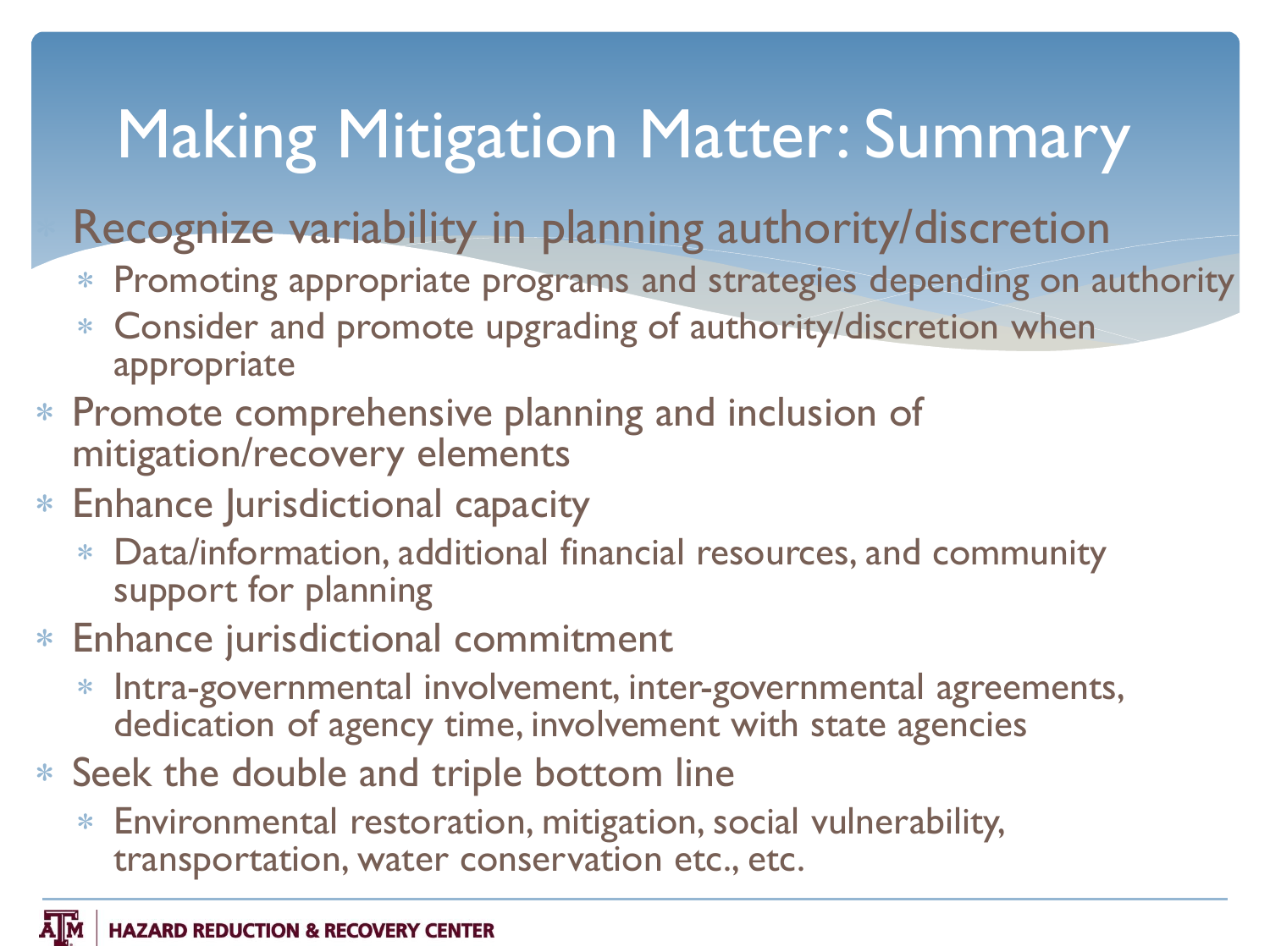## Readings:

Beatley, T., Brower, D. J., & Schwab, A. K. (2002). *An introduction to coastal zone management* (2nd ed.). Washington, D.C.: Island Press. Berke, P. R. (1998). Reducing natural hazard risks through state growth management. *Journal of the American Planning Association, 64*(1), 76-87. Berke, P. R., Backhurst, M., Laurian, L., Crawford, J., & Dixon, J. (2006). What makes plan implementation successful? An evaluation of local plans and implementation practices in New Zealand. Environment and Planning B: Planning and Design 33(4): 581-600. Berke, P., & French, S. (1994). The influence of state planning mandates on local plan quality. *Journal of Planning Education and Research, 13*(4), 237. Berke, P. R., & Roenigk, D. J. (1996). Enhancing plan quality: Evaluating the role of state planning mandates for natural hazard. *Journal of Environmental Planning & Management, 39*(1), 79. Berke, P., Crawford, J., Dixon, J., &Erickson, N. (1999). Do cooperative environmental planning mandates produce good plans? Empirical results from the New Zealand experience. *Environment and planning B, 26*, 643-664. Berke, P. R., Backhurst, M., Laurian, L., Crawford, J., and Dixon, J. (2006). What makes plan implementation successful? An evaluation of local plans and implementation practices in New Zealand. Environment and Planning B: *Planning and Design* 33 (4): 581-600. Berke, P. R., & Campanella, T. J. (2006). Planning for post disaster resiliency. *The Annals of the American Academy of Political and Social Science, 604*(1), 192. Blaikie, P. Cannon, T. Davis, I. and Wisner, B. 1994. *At Risk: Natural Hazards, People's Vulnerability and Disasters.* London: Routledge. Blake, E. S., &Gibney, E. J. (2011). The deadliest, costliest, and most intense United States tropical cyclones from 1851 to 2006 (and other frequently requested hurricane facts). Miami, FL: NOAA/National Weather Service, Centers for Environmental Prediction, National Hurricane Center. Bluestein, F. S. 2006. Do North Carolina local governments need home rule? *North Carolina Law Review* 84: 1983–2029. Boruff, B. J., Emrich, C., & Cutter, S. L. (2009). Erosion hazard vulnerability of us coastal counties. *Journal of Coastal Research, 21*(5), 932-842. Brody, S. D., & Highfield, W. E. (2005). Does planning work? : Testing the implementation of local environmental planning in Florida. *Journal of the American Planning Association, 71*(2), 159-175. Brody. S.D., W. E. Highfield, and JE Kang. 2011. Rising Waters: The Causes and Consequences of Flooding in the United States. New York: Cambridge University Press. Brody, S., Zahran, S., Highfield, W., Grover, H., &Vedlitz, A. (2008). Identifying the impact of the built environment on flood damage in Texas. *Disasters, 32*(1), 1-18. Brody, S.D., Z. Sahran, SP Bernhardt, and JE Kang (2009) Evaluating local Food mitigation strategies in Teas and Florida. Build Environment 35(4), 492-515. Brody, S. D., Kang, J. E., & Bernhardt, S. (2010). Identifying factors influencing flood mitigation at the local level in Texas and Florida: the role of organizational capacity. *Natural hazards, 52*(1), 167-184. Burby, R. J. (1998). *Cooperating with nature: Confronting natural hazards with land-use planning for sustainable communities*. Washington D.C.: National Academies Press. Burby, R. J. (2001). Flood insurance and floodplain management: the US experience. *Global Environmental Change Part B: Environmental Hazards, 3*(3-4), 111-122. Burby, R.J. (2003). Making Plans That Matter: Citizen Involvement and Government Action. *Journal of the American Planning Association, 69*(1), 33-50. Burby, R. J., & Dalton, L. C. (1994). Plans can matter! The role of land use plans and state planning mandates in limiting the development of hazardous areas. *Public administration review, 54*(3), 229-238. Burby, R., & May, P. (1997). *Making governments plan: State experiments in managing land use*: Johns Hopkins University Press. Burby, R., & May, P. (1998). Intergovernmental Environmental Planning: Addressing the Commitment Conundrum. *Journal of Environmental Planning and Management, 41*(1), 95-110. Burby, R., & May, P. (1999). Making building codes and effective tool for earthquake hazard mitigation. *Environmental hazards* 1:27-37. Burby, R., Berke, P., Dalton, L., DeGrove, J., French, S., Kaiser, E., and Roenigk, D. (1993). Is State-Mandated Planning Effective? *Land Use Law and Zoning Digest, 45*(10), 3-9. Crossett, K., Culliton, T., Wiley, P., &Goodspeed, T. (2004). Population trends along the coastal United States. 1980-2008. Coastal trends report series. NOAA, National Ocean Service. Management and Budget Office, Special *Projects*. Retrieved March 28, 2011 from http://oceanservice.noaa.gov/programs/mb/pdfs/coastal\_pop\_trends\_complete.pdf Couper, M. P., Traugott, M. W., & Lamias, M. J. (2001). Web survey design and administration. *Public opinion quarterly, 65*(2), 230. Crossett, K. M., Culliton, T. J., Wiley, P. C., &Goodspeed, T. R. (2004). Population trend along the coastal United States: 1980-2008. Retrieved April 15, 2011, from [www.oceanservice.noaa.gov.](http://www.oceanservice.noaa.gov) Cutter, S. L., B. J. Boruff, and W.L. Shirley. 2003. Social Vulnerability to Environmental Hazards. Social Science Quarterly 84: 242-261. Dalton, L. C., &Burby, R. J. (1994). Mandates, plans, and planners. *Journal of the American Planning Association,* 60(4), 444. Daniels, T., & Daniels, K. (2003). *The environmental planning handbook: for sustainable communities and regions*. Chicago, Ill: American Planning Association. Deyle, R. E., Chapin, T. S., & Baker, E. J. (2008). The Proof of the Planning Is in the Platting: An Evaluation of Florida's Hurricane Exposure Mitigation Planning Mandate. Journal of the American Planning Association, 74( Deyle, R. E., French, S. P., Olshansky, R. B., & Paterson, R. G. (1998). Hazard assessment: The factual basis for planning and mitigation. Pages 119-166 in R. J. Burby, Cooperating with nature: confronting natural hazards *use planning for sustainable communities.* Washington, D.C.: National Academies Press. Dillman, D. A., Smyth, J.D. and Christian, L.M. (2008). *Internet, Mail, and Mixed-Mode Survey.* New York: John Wiley & Sons, Inc. FEMA (2011). Fact sheet: Mitigation Value to Society. Retrieved August 18, 2011, from [http://www.fema.gov/pdf/media/factsheets/2011/mit\\_value.pdf](http://www.fema.gov/pdf/media/factsheets/2011/mit_value.pdf) Fieock, R.C, A. F. Tavares, and M. Lubell. 2008. Policy Instruments Choices for Growth Management and Land Use Regulation. *Policy Studies Journal* 36(3): 461-80. Ge, Y., Peacock, W. G., & Lindell, M. K. (2011). Florida households' expected responses to hurricane hazard mitigation incentives. *Risk analysis,* 31(10), 1676. Godschalk, D., Beatley, T., & Berke, P. (1998). *Natural hazard mitigation: Recasting disaster policy and planning*. Washington, D.C.: Island Press. Godschalk, D. R., Beatley, T., Berke, P. R., Brower, D., & Kaiser, E. J. (1999). *Natural hazard mitigation: Recasting disaster policy and planning*. Washington, D.C.: Island Press. Godschalk, D. R., Brower, D. J., & Beatley, T. (1989). *Catastrophic coastal storms: Hazard mitigation and development management*. Durham, NC: Duke University Press

- Godschalk, D. R., Norton, R., Richardson, C., & Salvesen, D. (2000). Avoiding coastal hazard areas: Best state mitigation practices. *Environmental Geosciences, 7*(1), 13-22.
- Heinz, H. (1999). *The hidden costs of coastal hazards: Implications for risk assessment and mitigation*: Island Press.
- Henstra, D., & McBean, G. (2004). The role of government in services for natural disaster mitigation. *Institute for Catastrophic Loss Reduction Research Paper Series*.
- Husein, Rahmawati. 2012. *Examining Local Jurisdictions' capacity and commitment for hazard mitigation policies and strategies along the Texas Coast.* Dissertation. Texas A&M University.